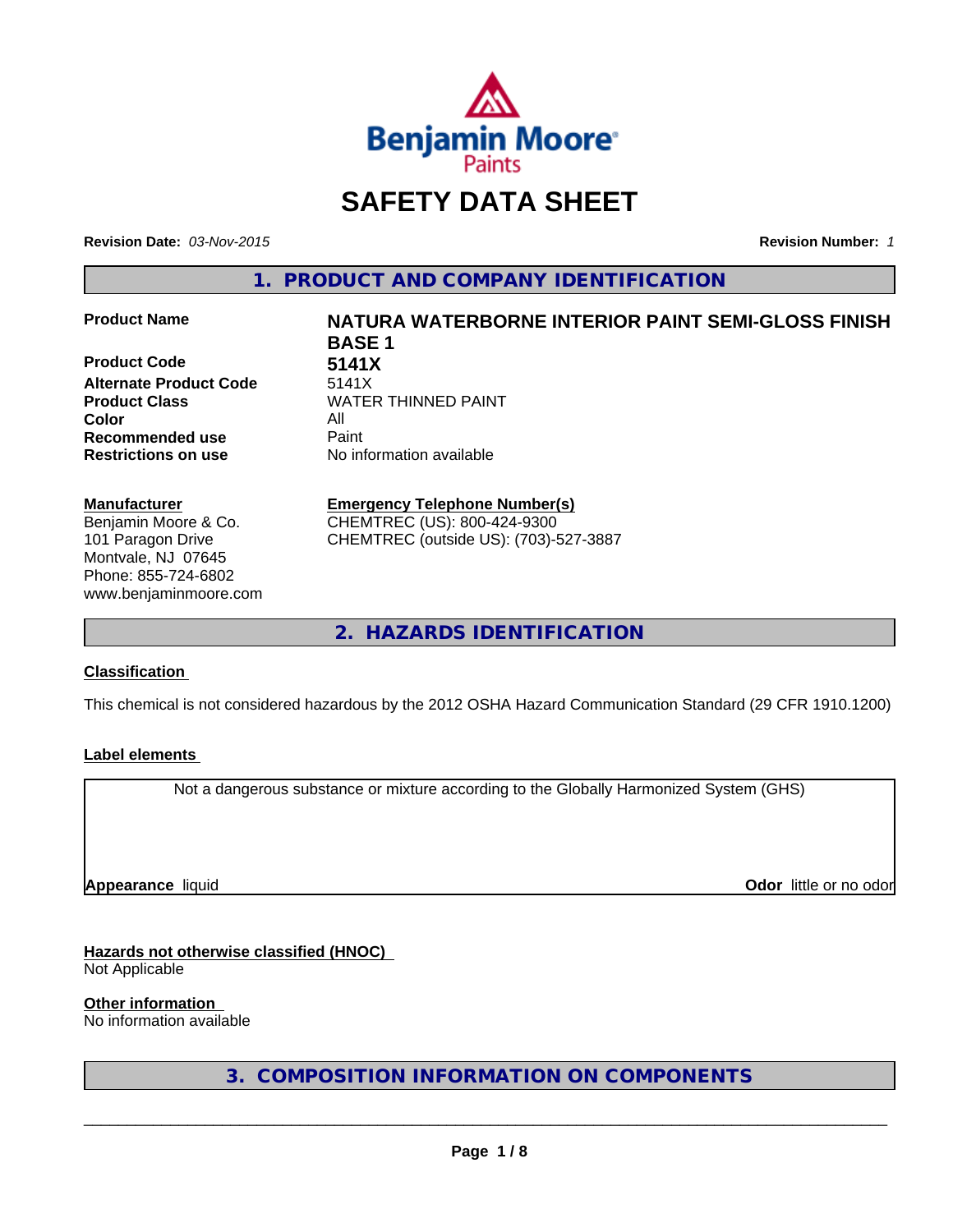| . .<br>Chemical Name  | <b>CAS-No</b>                                                 | Weight %<br>(max<br>7٥ |
|-----------------------|---------------------------------------------------------------|------------------------|
| --<br>Utanium dioxide | $\sim$<br>-<br>$\overline{\phantom{a}}$<br>.3462<br>-n<br>. . | $\sim$<br>Δu           |
| Silica.<br>amorphous  | 1-86-9<br>7631<br>υυ                                          |                        |

\_\_\_\_\_\_\_\_\_\_\_\_\_\_\_\_\_\_\_\_\_\_\_\_\_\_\_\_\_\_\_\_\_\_\_\_\_\_\_\_\_\_\_\_\_\_\_\_\_\_\_\_\_\_\_\_\_\_\_\_\_\_\_\_\_\_\_\_\_\_\_\_\_\_\_\_\_\_\_\_\_\_\_\_\_\_\_\_\_\_\_\_\_

|                                                  | 4. FIRST AID MEASURES                                                                              |
|--------------------------------------------------|----------------------------------------------------------------------------------------------------|
| <b>General Advice</b>                            | No hazards which require special first aid measures.                                               |
| <b>Eye Contact</b>                               | Rinse thoroughly with plenty of water for at least 15 minutes and consult a<br>physician.          |
| <b>Skin Contact</b>                              | Wash off immediately with soap and plenty of water removing all contaminated<br>clothes and shoes. |
| <b>Inhalation</b>                                | Move to fresh air. If symptoms persist, call a physician.                                          |
| Ingestion                                        | Clean mouth with water and afterwards drink plenty of water. Consult a physician<br>if necessary.  |
| <b>Most Important</b><br><b>Symptoms/Effects</b> | None known.                                                                                        |
| <b>Notes To Physician</b>                        | Treat symptomatically.                                                                             |
|                                                  |                                                                                                    |

**5. FIRE-FIGHTING MEASURES**

| <b>Suitable Extinguishing Media</b>                                                          | Use extinguishing measures that are appropriate to local<br>circumstances and the surrounding environment.                                   |
|----------------------------------------------------------------------------------------------|----------------------------------------------------------------------------------------------------------------------------------------------|
| <b>Protective Equipment And Precautions For</b><br><b>Firefighters</b>                       | As in any fire, wear self-contained breathing apparatus<br>pressure-demand, MSHA/NIOSH (approved or equivalent)<br>and full protective gear. |
| <b>Specific Hazards Arising From The Chemical</b>                                            | Closed containers may rupture if exposed to fire or<br>extreme heat.                                                                         |
| <b>Sensitivity To Mechanical Impact</b>                                                      | No                                                                                                                                           |
| <b>Sensitivity To Static Discharge</b>                                                       | No                                                                                                                                           |
| <b>Flash Point Data</b><br>Flash Point (°F)<br>Flash Point (°C)<br><b>Flash Point Method</b> | Not applicable<br>Not applicable<br>Not applicable                                                                                           |
| <b>Flammability Limits In Air</b>                                                            |                                                                                                                                              |
| <b>Lower Explosion Limit</b><br><b>Upper Explosion Limit</b>                                 | Not applicable<br>Not applicable                                                                                                             |
| <b>NFPA</b><br>Health: 1<br>Flammability: 0                                                  | <b>Instability: 0</b><br><b>Special: Not Applicable</b>                                                                                      |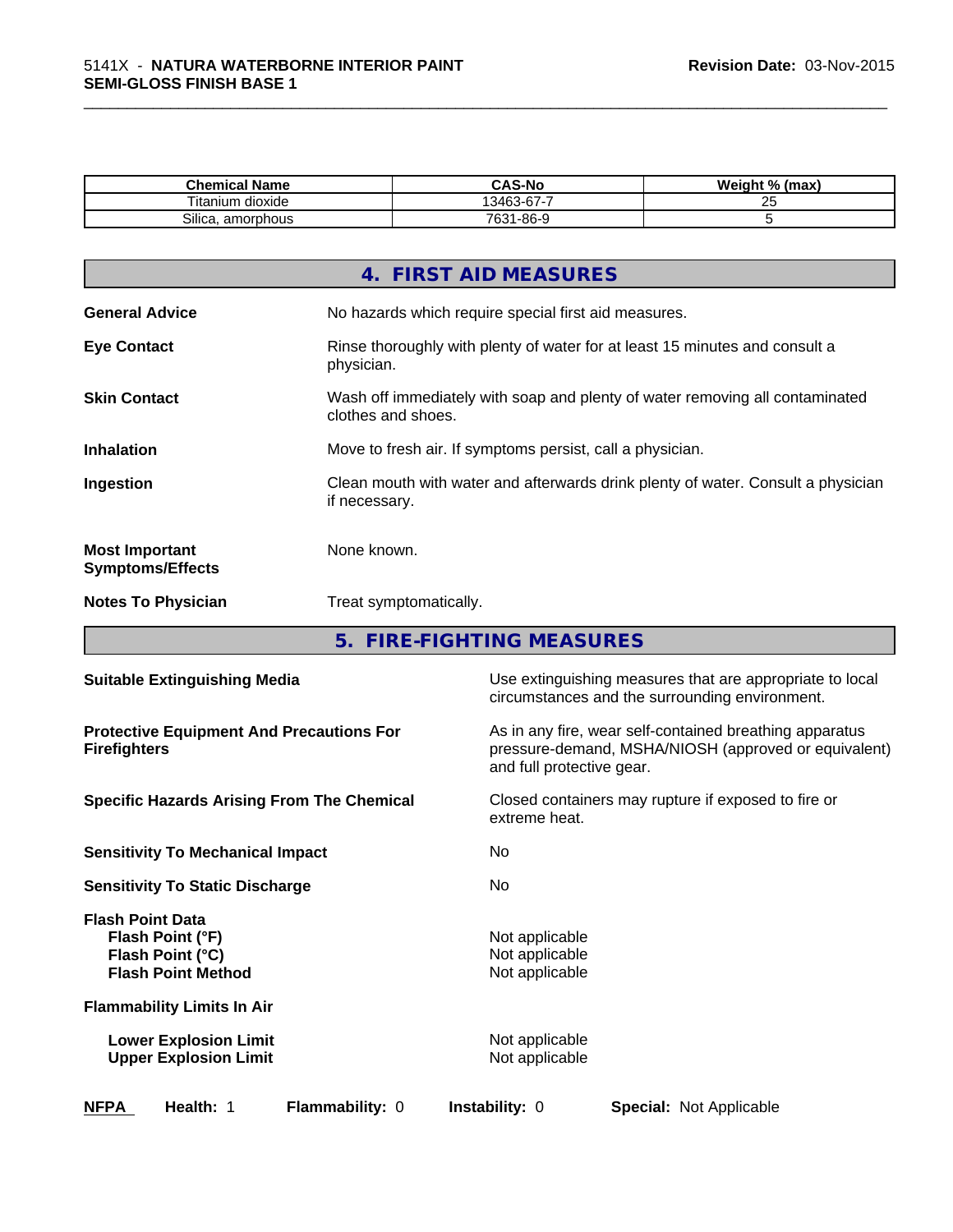#### **NFPA Legend**

- 0 Not Hazardous
- 1 Slightly
- 2 Moderate
- 3 High
- 4 Severe

*The ratings assigned are only suggested ratings, the contractor/employer has ultimate responsibilities for NFPA ratings where this system is used.*

\_\_\_\_\_\_\_\_\_\_\_\_\_\_\_\_\_\_\_\_\_\_\_\_\_\_\_\_\_\_\_\_\_\_\_\_\_\_\_\_\_\_\_\_\_\_\_\_\_\_\_\_\_\_\_\_\_\_\_\_\_\_\_\_\_\_\_\_\_\_\_\_\_\_\_\_\_\_\_\_\_\_\_\_\_\_\_\_\_\_\_\_\_

*Additional information regarding the NFPA rating system is available from the National Fire Protection Agency (NFPA) at www.nfpa.org.*

|                                  | 6. ACCIDENTAL RELEASE MEASURES                                                                                                                                                   |
|----------------------------------|----------------------------------------------------------------------------------------------------------------------------------------------------------------------------------|
|                                  | Avoid contact with skin, eyes and clothing. Ensure adequate ventilation.                                                                                                         |
|                                  | Prevent further leakage or spillage if safe to do so.                                                                                                                            |
| <b>Environmental Precautions</b> | See Section 12 for additional Ecological Information.                                                                                                                            |
|                                  | Soak up with inert absorbent material. Sweep up and shovel into suitable<br>containers for disposal.                                                                             |
|                                  | 7. HANDLING AND STORAGE                                                                                                                                                          |
|                                  | Avoid contact with skin, eyes and clothing. Avoid breathing vapors, spray mists or<br>sanding dust. In case of insufficient ventilation, wear suitable respiratory<br>equipment. |
|                                  | Keep container tightly closed. Keep out of the reach of children.                                                                                                                |
|                                  | No information available                                                                                                                                                         |
|                                  |                                                                                                                                                                                  |

# **8. EXPOSURE CONTROLS / PERSONAL PROTECTION**

#### **Exposure Limits**

| <b>Chemical Name</b> | <b>ACGIH</b>       | OSHA                                  |
|----------------------|--------------------|---------------------------------------|
| Titanium dioxide     | 10 ma/m $^3$ - TWA | 15 mg/m <sup>3</sup> - TWA            |
| Silica, amorphous    | N/E                | $(80)/(%$ SiO2) mg/m <sup>3</sup> TWA |
|                      |                    | 20 mppcf - TWA                        |

#### **Legend**

ACGIH - American Conference of Governmental Industrial Hygienists Exposure Limits OSHA - Occupational Safety & Health Administration Exposure Limits N/E - Not Established

**Engineering Measures** Ensure adequate ventilation, especially in confined areas.

| <b>Personal Protective Equipment</b> |                                                                                                                                     |
|--------------------------------------|-------------------------------------------------------------------------------------------------------------------------------------|
| <b>Eye/Face Protection</b>           | Safety glasses with side-shields.                                                                                                   |
| <b>Skin Protection</b>               | Protective gloves and impervious clothing.                                                                                          |
| <b>Respiratory Protection</b>        | In case of insufficient ventilation wear suitable respiratory equipment.                                                            |
| <b>Hygiene Measures</b>              | Avoid contact with skin, eyes and clothing. Remove and wash contaminated<br>clothing before re-use. Wash thoroughly after handling. |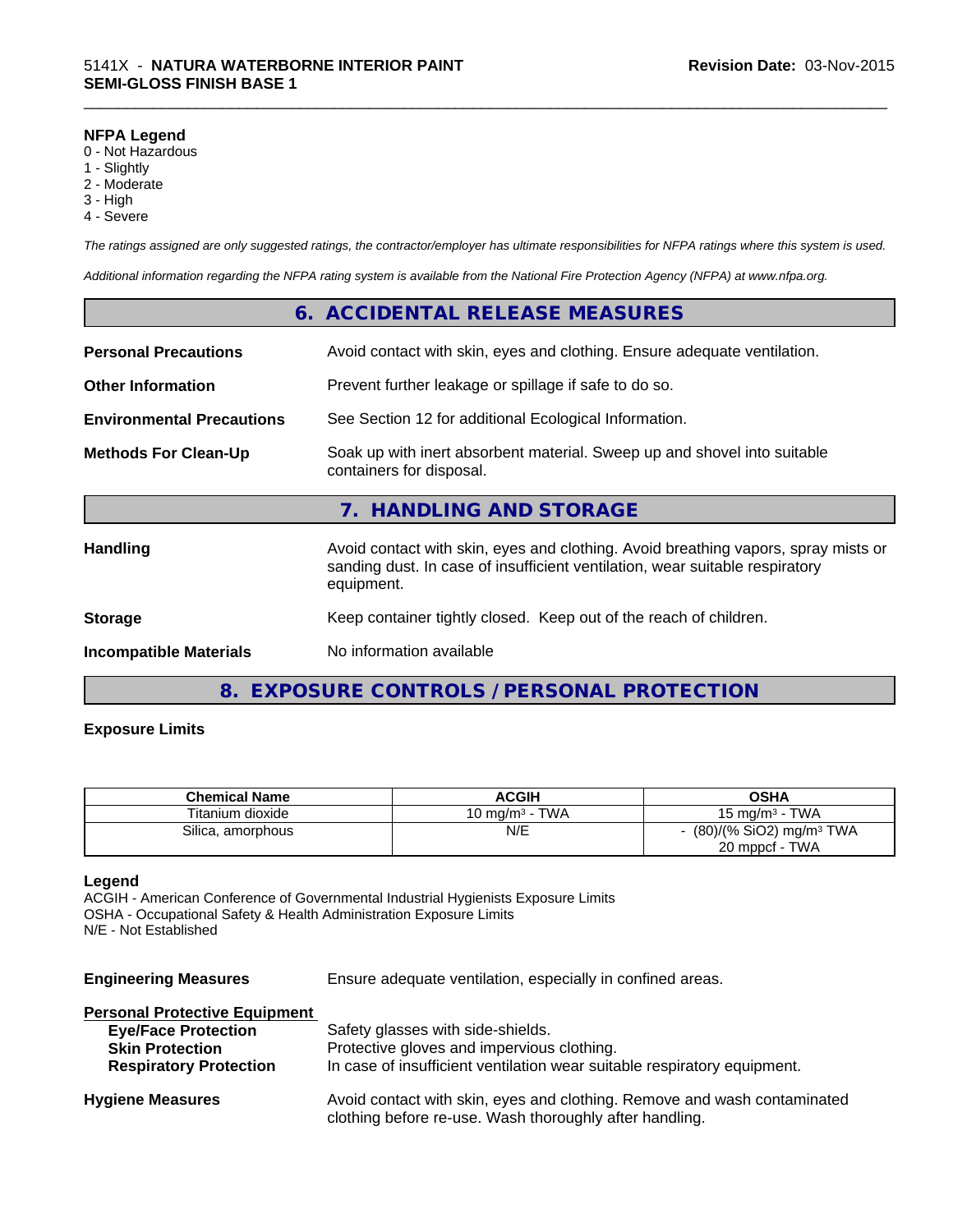# **9. PHYSICAL AND CHEMICAL PROPERTIES**

**Appearance** liquid **Odor** little or no odor **Odor Threshold** No information available **Density (Ibs/gal)** 10.6 - 10.9 **Specific Gravity** 1.27 - 1.31 **pH pH**  $\blacksquare$ **Viscosity (cps)** No information available **Solubility Note 2008 Note 2008 Note 2008 Note 2008 Note 2008 Note 2008 Note 2008 Note 2008 Note 2008 Note 2008 Note 2008 Note 2008 Note 2008 Note 2008 Note 2008 Note 2008 Note 2008 Note Water Solubility No information available No information available Evaporation Rate No information available No information available Vapor Pressure** No information available **Vapor Density Vapor Density No information available Wt. % Solids** 45 - 55 **Vol. % Solids** 35 - 45 **Wt. % Volatiles Vol. % Volatiles** 55 - 65 **VOC Regulatory Limit (g/L)** 0 **Boiling Point (°F)** 212 **Boiling Point (°C)** 100<br> **Preezing Point (°F)** 32 **Freezing Point (°F) Freezing Point (°C)** 0 **Flash Point (°F)**<br> **Flash Point (°C)**<br> **Flash Point (°C)**<br> **C Flash Point (°C)**<br> **Flash Point Method**<br> **Flash Point Method**<br> **Point Method**<br> **Point Method**<br> **Point Method Flash Point Method Flammability (solid, gas)** Not applicable<br> **Upper Explosion Limit** Not applicable<br>
Not applicable **Upper Explosion Limit Lower Explosion Limit Contract Accord Accord Accord Accord Accord Accord Accord Accord Accord Accord Accord Accord Accord Accord Accord Accord Accord Accord Accord Accord Accord Accord Accord Accord Accord Accord Accord Autoignition Temperature (°F)**<br> **Autoignition Temperature (°C)** No information available **Autoignition Temperature (°C) Decomposition Temperature (°F)** No information available **Decomposition Temperature (°C)** No information available<br> **Partition Coefficient (n-octanol/water)** No information available **Partition Coefficient (n-octanol/water)** 

\_\_\_\_\_\_\_\_\_\_\_\_\_\_\_\_\_\_\_\_\_\_\_\_\_\_\_\_\_\_\_\_\_\_\_\_\_\_\_\_\_\_\_\_\_\_\_\_\_\_\_\_\_\_\_\_\_\_\_\_\_\_\_\_\_\_\_\_\_\_\_\_\_\_\_\_\_\_\_\_\_\_\_\_\_\_\_\_\_\_\_\_\_

# **10. STABILITY AND REACTIVITY**

| <b>Reactivity</b>                         | Not Applicable                           |
|-------------------------------------------|------------------------------------------|
| <b>Chemical Stability</b>                 | Stable under normal conditions.          |
| <b>Conditions To Avoid</b>                | Prevent from freezing.                   |
| <b>Incompatible Materials</b>             | No materials to be especially mentioned. |
| <b>Hazardous Decomposition Products</b>   | None under normal use.                   |
| <b>Possibility Of Hazardous Reactions</b> | None under normal conditions of use.     |

**Product Information**

**Information on likely routes of exposure**

**Principal Routes of Exposure** Eye contact, skin contact and inhalation.

**Acute Toxicity**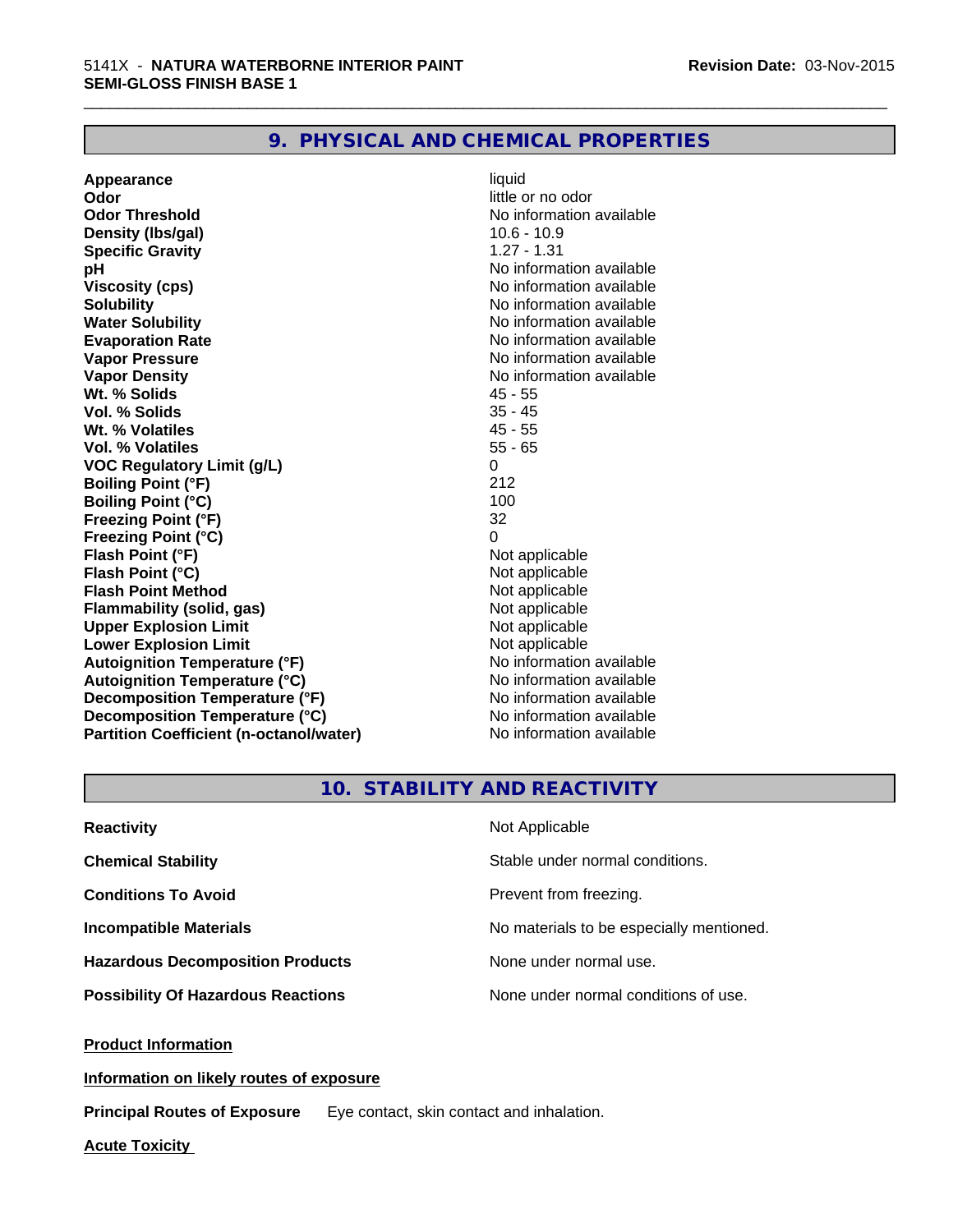| <b>Product Information</b>           | No information available                                                                   |
|--------------------------------------|--------------------------------------------------------------------------------------------|
| Information on toxicological effects |                                                                                            |
| <b>Symptoms</b>                      | No information available                                                                   |
|                                      | Delayed and immediate effects as well as chronic effects from short and long-term exposure |
| Eye contact                          | May cause slight irritation.                                                               |
| Skin contact                         | Substance may cause slight skin irritation.                                                |
| Inhalation                           | May cause irritation of respiratory tract.                                                 |
| Ingestion                            | Ingestion may cause gastrointestinal irritation, nausea, vomiting and diarrhea.            |
| <b>Sensitization:</b>                | No information available                                                                   |
| <b>Neurological Effects</b>          | No information available.                                                                  |
| <b>Mutagenic Effects</b>             | No information available.                                                                  |
| <b>Reproductive Effects</b>          | No information available.                                                                  |
| <b>Developmental Effects</b>         | No information available.                                                                  |
|                                      |                                                                                            |

**Target Organ Effects** No information available. **STOT - single exposure** No information available **STOT - repeated exposure** No information available **Other adverse effects** No information available. **Aspiration Hazard** No information available

#### **Numerical measures of toxicity**

#### **The following values are calculated based on chapter 3.1 of the GHS document**

| <b>ATEmix (oral)</b>   | 38783 mg/kg  |
|------------------------|--------------|
| <b>ATEmix (dermal)</b> | 169495 mg/kg |

#### **Component**

#### **Acute Toxicity**

Titanium dioxide LD50 Oral: > 10000 mg/kg (Rat) LD50 Dermal:  $> 10000$  mg/m<sup>3</sup> (Rabbit) LC50 Inhalation (Dust):  $> 6.82$  mg/L (Rat, 4 hr.) Silica, amorphous LD50 Oral: > 5000 mg/kg (Rat) LD50 Dermal: 2,000 mg/kg (Rabbit) LC50 Inhalation (Dust): > 2 mg/L

#### **Carcinogenicity**

*The information below indicateswhether each agency has listed any ingredient as a carcinogen:.*

| <b>Chemical Name</b>                    | <b>IARC</b>          | <b>NTP</b> | <b>OSHA Carcinogen</b> |  |
|-----------------------------------------|----------------------|------------|------------------------|--|
|                                         | 2B<br>Possible Human |            | ∟isted                 |  |
| $- - -$<br>m dioxide<br><b>Titanium</b> | Carcinogen           |            |                        |  |

• Although IARC has classified titanium dioxide as possibly carcinogenic to humans (2B), their summary concludes: "No significant exposure to titanium dioxide is thought to occur during the use of products in which titanium dioxide is bound to other materials, such as paint."

#### **Legend**

IARC - International Agency for Research on Cancer NTP - National Toxicity Program OSHA - Occupational Safety & Health Administration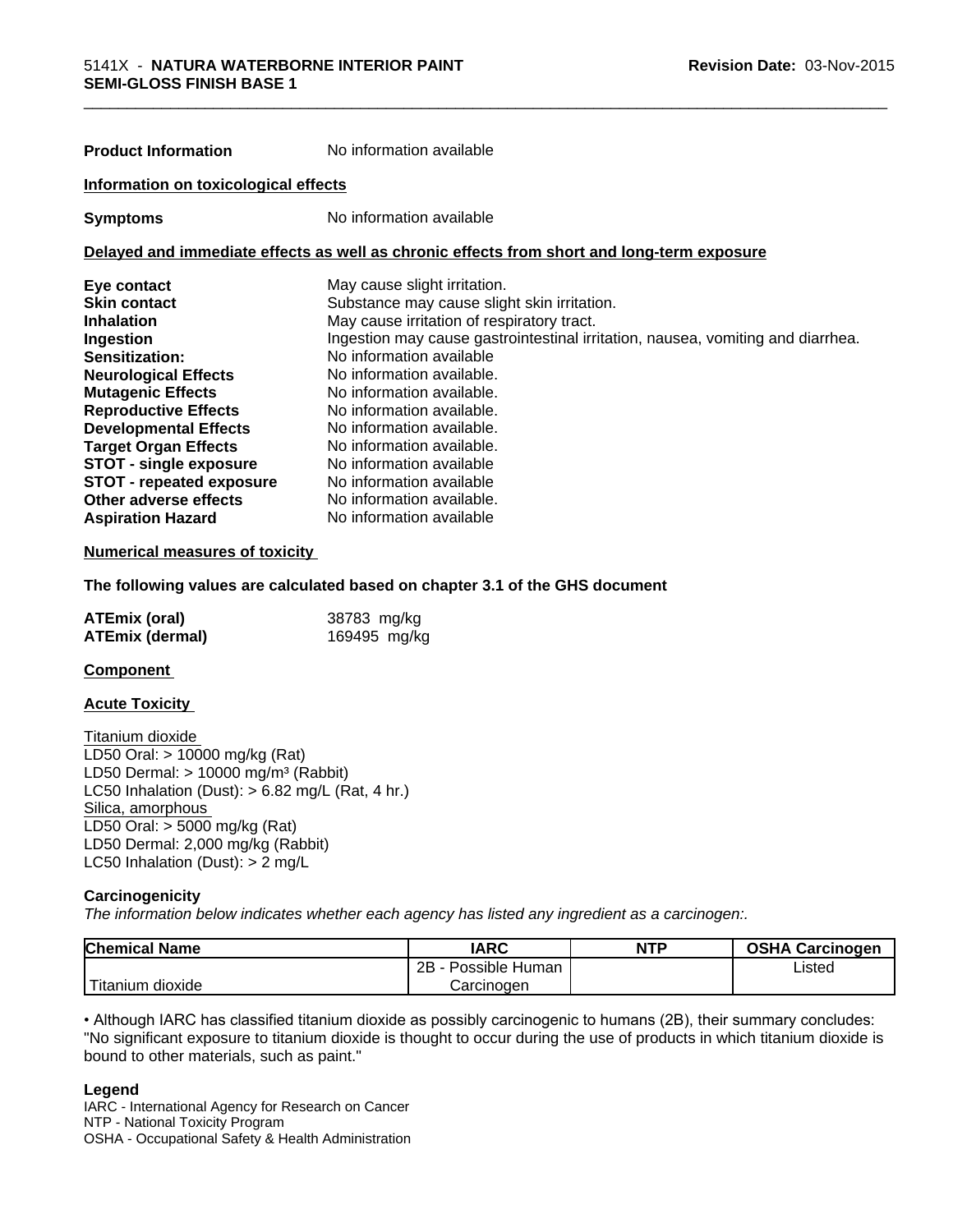# **12. ECOLOGICAL INFORMATION**

\_\_\_\_\_\_\_\_\_\_\_\_\_\_\_\_\_\_\_\_\_\_\_\_\_\_\_\_\_\_\_\_\_\_\_\_\_\_\_\_\_\_\_\_\_\_\_\_\_\_\_\_\_\_\_\_\_\_\_\_\_\_\_\_\_\_\_\_\_\_\_\_\_\_\_\_\_\_\_\_\_\_\_\_\_\_\_\_\_\_\_\_\_

# **Ecotoxicity Effects**

The environmental impact of this product has not been fully investigated.

# **Product Information**

**Acute Toxicity to Fish** No information available

#### **Acute Toxicity to Aquatic Invertebrates**

No information available

# **Acute Toxicity to Aquatic Plants**

No information available

#### **Persistence / Degradability**

No information available.

### **Bioaccumulation / Accumulation**

No information available.

### **Mobility in Environmental Media**

No information available.

**Ozone** No information available

# **Component**

#### **Acute Toxicity to Fish**

Titanium dioxide  $LC50:$  > 1000 mg/L (Fathead Minnow - 96 hr.)

#### **Acute Toxicity to Aquatic Invertebrates**

No information available

#### **Acute Toxicity to Aquatic Plants**

No information available

|                              | 13. DISPOSAL CONSIDERATIONS                                                                                                                                                                                                           |
|------------------------------|---------------------------------------------------------------------------------------------------------------------------------------------------------------------------------------------------------------------------------------|
| <b>Waste Disposal Method</b> | Dispose of in accordance with federal, state, provincial, and local regulations.<br>Local requirements may vary, consult your sanitation department or<br>state-designated environmental protection agency for more disposal options. |
|                              | 14. TRANSPORT INFORMATION                                                                                                                                                                                                             |
|                              |                                                                                                                                                                                                                                       |

| Not regulated<br><b>DOT</b> |
|-----------------------------|
|                             |

| <b>ICAO / IATA</b> | Not regulated |  |
|--------------------|---------------|--|
|--------------------|---------------|--|

**IMDG / IMO** Not regulated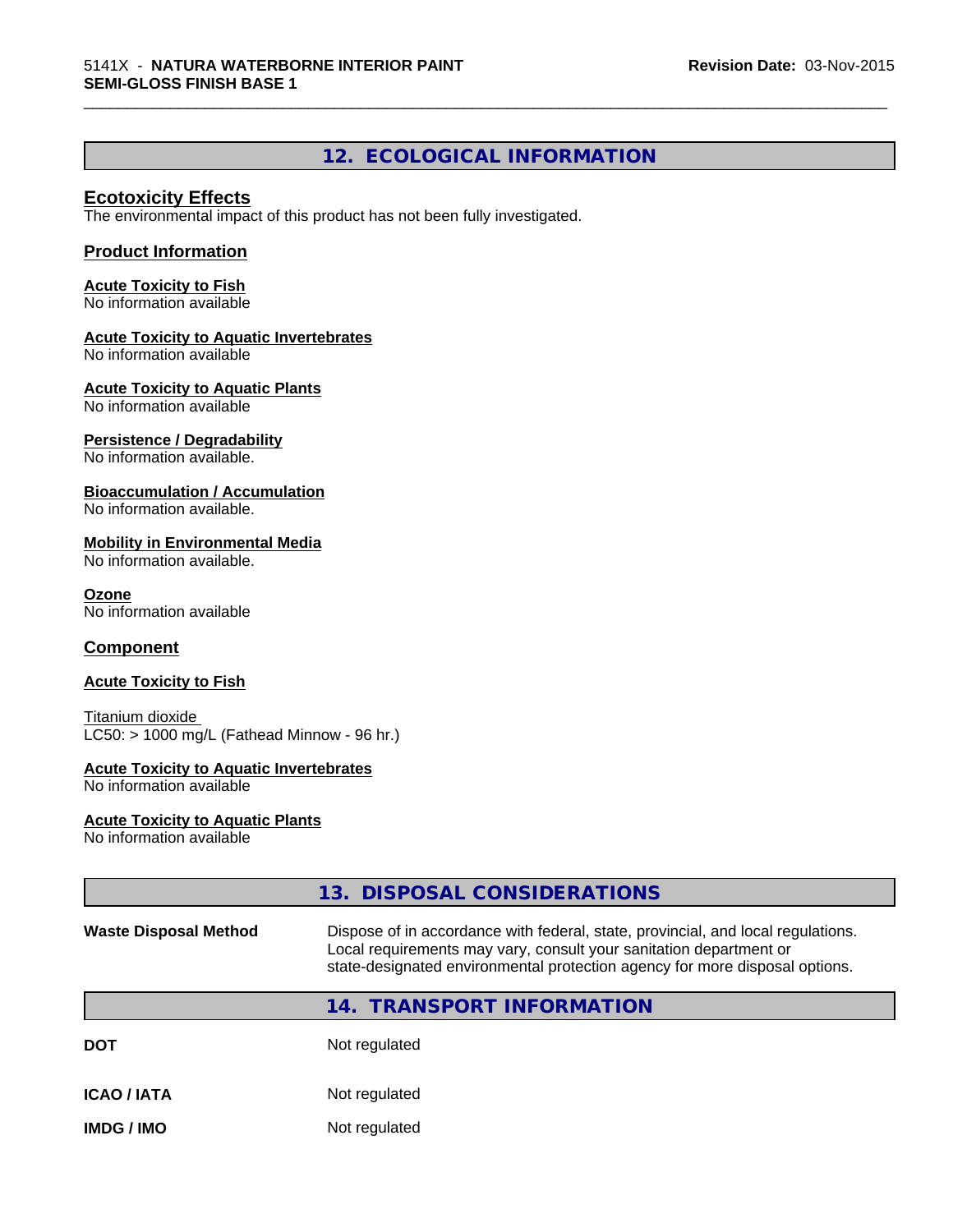# **International Inventories**

| <b>TSCA: United States</b> | Yes - All components are listed or exempt. |
|----------------------------|--------------------------------------------|
| <b>DSL: Canada</b>         | No - Not all of the components are listed. |
|                            | One or more component is listed on NDSL.   |

# **Federal Regulations**

#### **SARA 311/312 hazardous categorization**

| Acute Health Hazard               | Nο |
|-----------------------------------|----|
| Chronic Health Hazard             | Nο |
| Fire Hazard                       | Nο |
| Sudden Release of Pressure Hazard | Nο |
| Reactive Hazard                   | N٥ |

#### **SARA 313**

Section 313 of Title III of the Superfund Amendments and Reauthorization Act of 1986 (SARA). This product contains a chemical or chemicals which are subject to the reporting requirements of the Act and Title 40 of the Code of Federal Regulations, Part 372:

\_\_\_\_\_\_\_\_\_\_\_\_\_\_\_\_\_\_\_\_\_\_\_\_\_\_\_\_\_\_\_\_\_\_\_\_\_\_\_\_\_\_\_\_\_\_\_\_\_\_\_\_\_\_\_\_\_\_\_\_\_\_\_\_\_\_\_\_\_\_\_\_\_\_\_\_\_\_\_\_\_\_\_\_\_\_\_\_\_\_\_\_\_

*None*

#### **Clean Air Act,Section 112 Hazardous Air Pollutants (HAPs) (see 40 CFR 61)**

This product contains the following HAPs:

*None*

# **State Regulations**

#### **State Right-to-Know**

| .<br>Chemical<br><b>Name</b> | - -<br>cnusetts | Jersev<br><b>NAW</b> | vivania |
|------------------------------|-----------------|----------------------|---------|
| <br>dioxide<br>ı itanıum     |                 |                      |         |
| -<br>. amorphous<br>Silica.  |                 |                      |         |

#### **Legend**

X - Listed

# **16. OTHER INFORMATION**

| HMIS               | <b>Health: 1</b> | <b>Flammability: 0</b> | <b>Reactivity: 0</b> | PPE: - |
|--------------------|------------------|------------------------|----------------------|--------|
| <b>HMIS Legend</b> |                  |                        |                      |        |
| 0 - Minimal Hazard |                  |                        |                      |        |

- 1 Slight Hazard
- 2 Moderate Hazard
- 3 Serious Hazard
- 4 Severe Hazard

**- Chronic Hazard** 

X - Consult your supervisor or S.O.P. for "Special" handling instructions.

*Note: The PPE rating has intentionally been left blank. Choose appropriate PPE that will protect employees from the hazards the material will present under the actual normal conditions of use.*

*Caution: HMISÒ ratings are based on a 0-4 rating scale, with 0 representing minimal hazards or risks, and 4 representing significant hazards or risks. Although HMISÒ ratings are not required on MSDSs under 29 CFR 1910.1200, the preparer, has chosen to provide them. HMISÒ ratings are to be used only in conjunction with a fully implemented HMISÒ program by workers who have received appropriate HMISÒ training. HMISÒ is a*